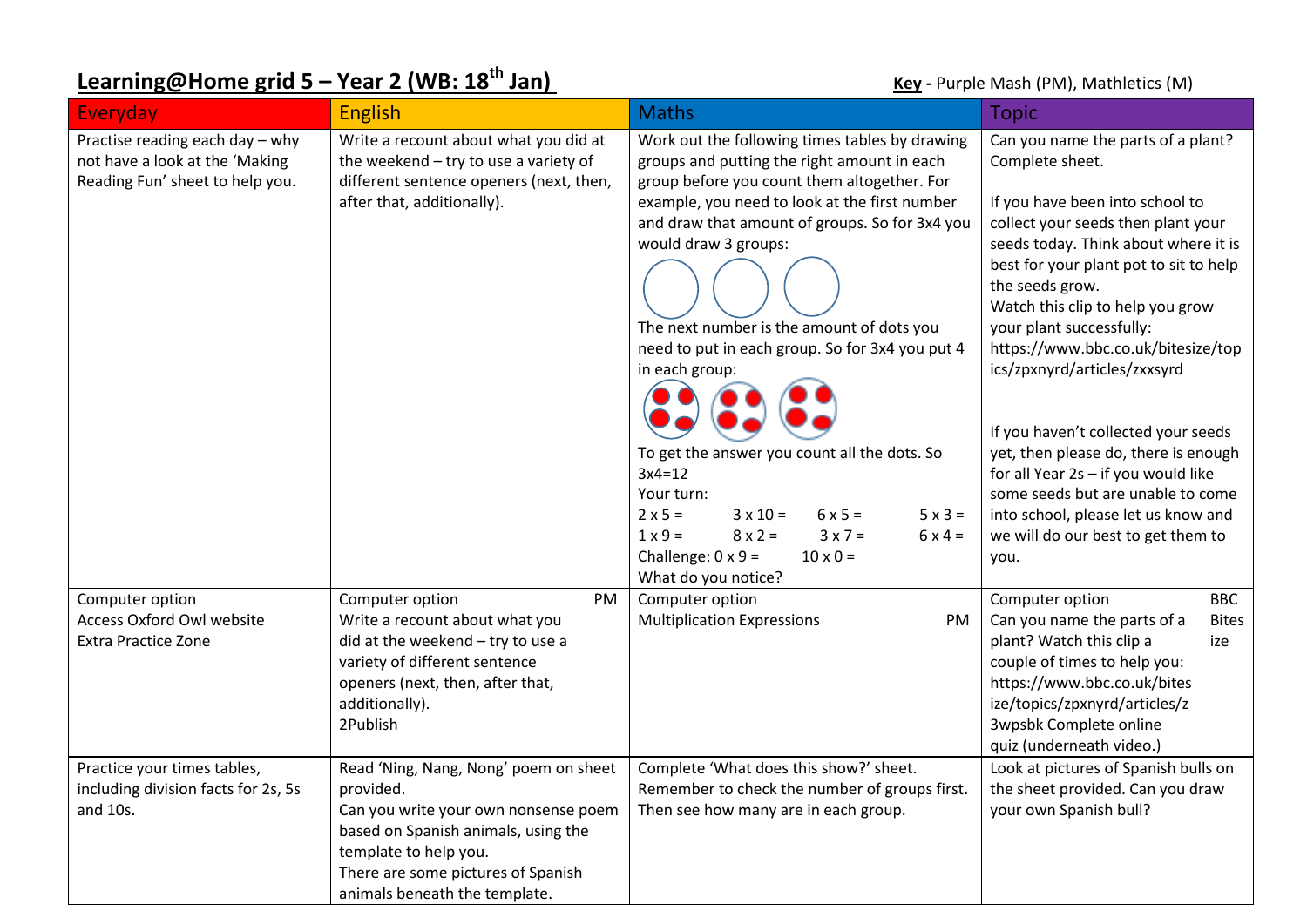| <b>Computer option</b><br>Hit the Button $-$ (type into<br>PM<br>google)<br>2race                                                                                                                                                                                                                                                                                                                          | <b>Computer option</b><br>Watch this clip<br>https://www.youtube.com/watch<br>?v=yD-yG2XnxpU<br>Can you create your own<br>nonsense poem (just like the one<br>you have heard).<br>2Publish | PM                                                                                                                                                                                                                                | <b>Computer option</b><br>Arrays                                                                                                                                                                                                                                                                                                                                                                                                                                                                                                                                         | PM                                                                                                                                                  | <b>Computer option</b><br>Watch the clip below to help<br>you draw your own picture<br>of a Spanish bull.<br>https://www.youtube.com/<br>watch?v=nIKI_784UUU | PM |
|------------------------------------------------------------------------------------------------------------------------------------------------------------------------------------------------------------------------------------------------------------------------------------------------------------------------------------------------------------------------------------------------------------|---------------------------------------------------------------------------------------------------------------------------------------------------------------------------------------------|-----------------------------------------------------------------------------------------------------------------------------------------------------------------------------------------------------------------------------------|--------------------------------------------------------------------------------------------------------------------------------------------------------------------------------------------------------------------------------------------------------------------------------------------------------------------------------------------------------------------------------------------------------------------------------------------------------------------------------------------------------------------------------------------------------------------------|-----------------------------------------------------------------------------------------------------------------------------------------------------|--------------------------------------------------------------------------------------------------------------------------------------------------------------|----|
| Handwriting - remember to use<br>your lead in lines. Practise the<br>letters below.<br>l, l<br>Spell<br>ings:<br>wild<br>climb<br>most<br>only<br>both<br>If you feel ready, why not try these<br>challenge spellings:<br>grander<br>grandest<br>fresher                                                                                                                                                   | Can you select the appropriate<br>conjunction for each sentence?<br>Use the sheet to support you.                                                                                           |                                                                                                                                                                                                                                   | Multiplication can be solved using repeated<br>addition.<br>$3 \times 10 = 30$ is the same as $10 + 10 + 10 = 30$<br>is the same as $2 + 2 + 2 = 6$<br>$3x2=6$<br>$4 \times 5 = 20$ is the same as $5 + 5 + 5 + 5 = 20$<br>Use repeated addition to work out the<br>following. You could use the first activity of this<br>column to help you. For example: $3 \times 4 =$<br>4<br>+<br>+<br>$4 \times 2 =$<br>$6x5=$<br>$4 \times 10 =$<br>$7 \times 5 =$<br>$9x2=$<br>$8 \times 10 =$<br>Check: have you shown how you worked out<br>each one using repeated addition? |                                                                                                                                                     | Wellbeing Wednesday: 'What makes<br>a good friend?' sheet.                                                                                                   |    |
| freshest<br><b>Computer option</b><br>PM<br>because<br>Assigned activities - (Sam and Pat<br>Play Ball and Ned and the Wolf)<br>Read the senses poem - can you make a<br>poem just like this for the Spanish<br>'Tomatina festival'?<br>Read about the Tomatina Festival from<br>last week to help you.<br>Start sentence by talking about a new<br>sense: 'I can see' 'I can smell' 'I can<br>taste' Etc. |                                                                                                                                                                                             | <b>Computer option</b><br>Repeated addition expressions<br>PM<br>This array shows $3 \times 5 =$<br>JUUUL<br>Because there are 3 rows of 5 dots.<br>To work out the answer you count the dots<br>altogether. So $3 \times 5 = 15$ |                                                                                                                                                                                                                                                                                                                                                                                                                                                                                                                                                                          | <b>Computer option</b><br><b>PM</b><br>What makes a good friend -<br>assigned task.<br>Can you create a Spanish menu? Use<br>the sheet to help you. |                                                                                                                                                              |    |